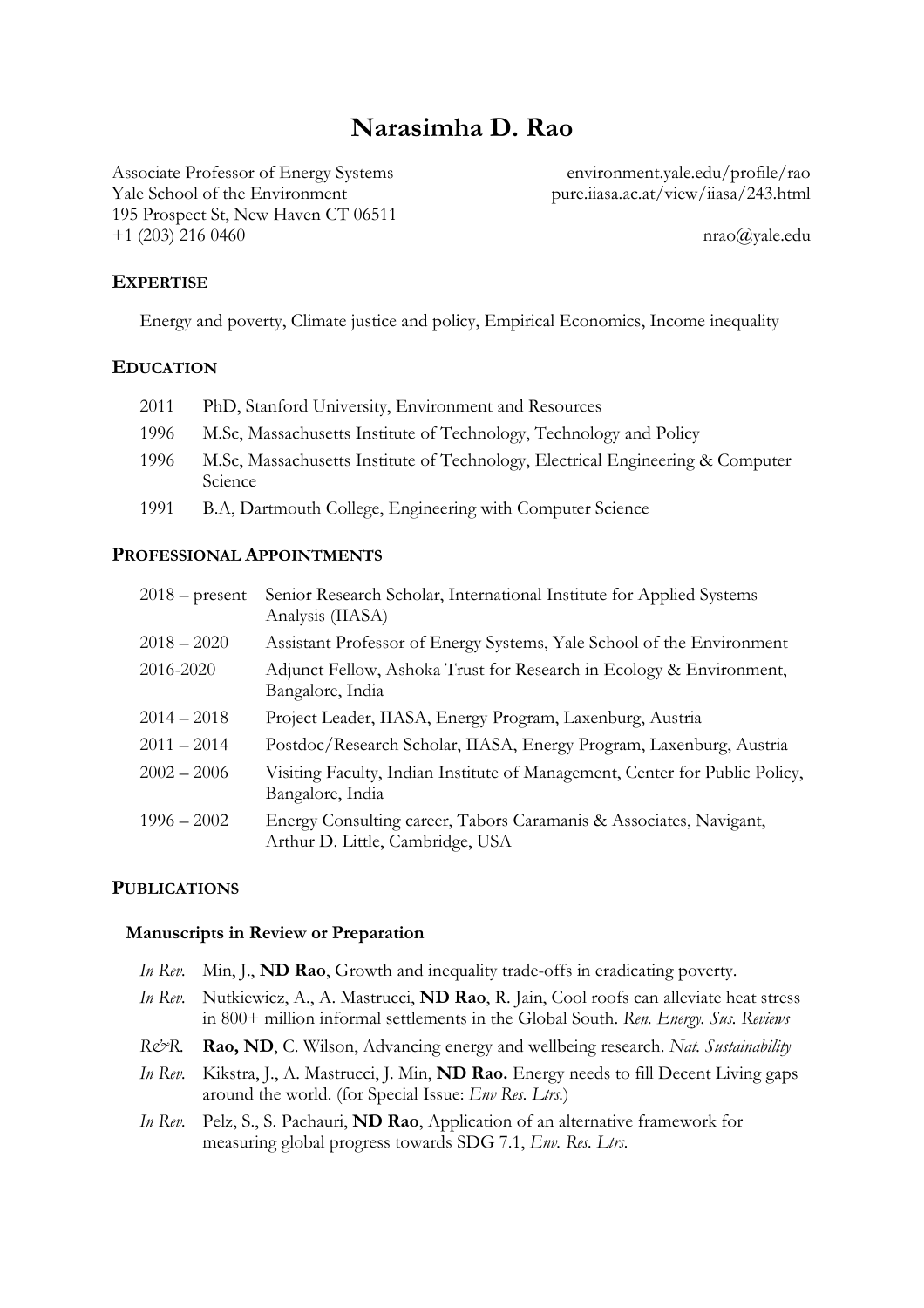# **Refereed Articles (50)**

- *forthcom.* **Rao, ND**, G. Kieswetter, J. Min, S. Pachauri, F. Wagner. Household contributions to, and impacts from, air pollution in India. *Nature Sustainability*
- 2021 Vita, G., **ND Rao**, A. Usubiaga-Liano, J. Min. Durable goods and global households' final energy footprints. *Env. Sci. Tech* [doi](https://dx.doi.org/10.1021/acs.est.0c03890)
- 2020 J. Milward-Hopkins, J. Steinberger, **ND Rao**, Y. Oswald. Providing decent living with minimum energy: A global scenario. *Glob. Env. Change.* [doi](https://doi.org/10.1016/j.gloenvcha.2020.102168)
- 2020 Gibson M., **ND Rao**, R. Slade, J. Portugal-Pereira, J. Rogelj. The role of energy in mitigating grain storage losses in India and the impact for nutrition. *Resources, Conservation and Recycling.* [doi](https://doi.org/10.1016/j.resconrec.2020.105100)
- 2020 Pachauri S., **ND Rao***.* An Alternative Multidimensional Energy Poverty Metric. *Progress in Energy.* **2** 043001. [doi](https://doi.org/10.1088/2516-1083/aba890)
- 2020 Sauer, P. **ND Rao**, S Pachauri, Explaining income inequality trends: an integrated approach, WIDER Working Paper 2020/65. Helsinki: UNU-WIDER. [doi](https://doi.org/10.35188/UNU-WIDER/2020/822-1)
- 2020 Mastrucci, A., J. Min, A. Usubiaga, **ND Rao**, A Framework for Modelling Consumption-Based Energy Demand and Emission Pathways. *Env. Sci & Tech,* **54**(3) 1799-1807. [doi](https://doi.org/10.1021/acs.est.9b05968)
- 2019 Davis,K., A. Chhatre, **ND Rao**, D. Singh, S. Ghosh-Jerath, A. Mridul, M. Poblete-Cazenave, N. Pradhan, R. DeFries. Assessing the sustainability of post Green Revolution cereals in India. *Proc. of Nat. Acad. Sci.* [doi](https://doi.org/10.1073/pnas.1910935116)
- 2019 **Rao, ND.**, J. Min, A. Mastrucci, Energy requirements for decent living in India, Brazil and South Africa, *Nature Energy*. [doi](https://doi.org/10.1038/s41560-019-0497-9)
- 2019 Vinca, A., S. Parkinson, E. Byers, P. Burek, Z. Khan, V. Krey, F. A. Diuana, Y. Wang, A. Ilyas, A. C. Köberle, I. Staffell, S. Pfenninger, A. Muhammad, A. Rowe, R. Schaeffer, **N.D. Rao**, Y. Wada, N. Djilali, K. Riahi. "The Nexus Solutions Tool (NEST): An open platform for optimizing multi-scale energy-water-land system transformations." *Geosci. Model Dev. Discuss.* 2019: 1-33. [doi](https://doi.org/10.5194/gmd-13-1095-2020)
- 2019 Davis., K., A. Chhatre, **ND Rao**, D. Singh, R. DeFries, 'Sensitivity of grain yields to historical climate variability in India', *Environmental Research Letters* 14(6), [doi](https://doi.org/10.1088/1748-9326/ab22db)
- 2019 Mastrucci, A., E. Byers, S. Pachauri, **ND Rao**, Improving the SDG energy poverty targets: residential cooling needs in the Global South. *Energy and Buildings*. [doi](https://doi.org/10.1016/j.enbuild.2019.01.015)
- 2019 **Rao, ND**, M. Poblete-Cazanave, R. Bhalerao, KF Davis, S. Parkinson, Spatial analysis of energy needs and GHG emissions of food grains in India. *Science for Total Environment* 654(1):841-849. [doi](https://doi.org/10.1016/j.scitotenv.2018.11.073)
- 2019 Parkinson, S; Krey, V; Huppmann, D; Kahil, T; McCollum, DaDvid; Fricko, O; Byers, E; Gidden, M; Mayor, B; Khan, Z; Raptis, C; **Rao, ND**; Johnson, N; Wada, Y; Djilali, N; Riahi, K, Balancing clean water-climate change mitigation trade-offs. *Environmental Research Letters.* [doi](https://doi.org/10.1088/1748-9326/aaf2a3)
- 2018 **Rao, ND**, P. Sauer, M. Gidden, K. Riahi, Income inequality projections for the Shared Socioeconomic Pathways, *Futures.* [doi](https://doi.org/10.1016/j.futures.2018.07.001)
- 2018 DeFries, R., K. Davis, **ND Rao**, et al. Assessment of opportunities to reduce irondeficient anemia from coarse cereals in the Indian diet, *Food and Nutrition Bulletin.* [doi](https://doi.org/10.1177/0379572118783492)
- 2018 Mastrucci, A., **ND Rao**, Bridging the Indian housing gap: Lowering costs and CO2 emissions, *Building Research & Information*. [doi](https://doi.org/10.1080/09613218.2018.1483634)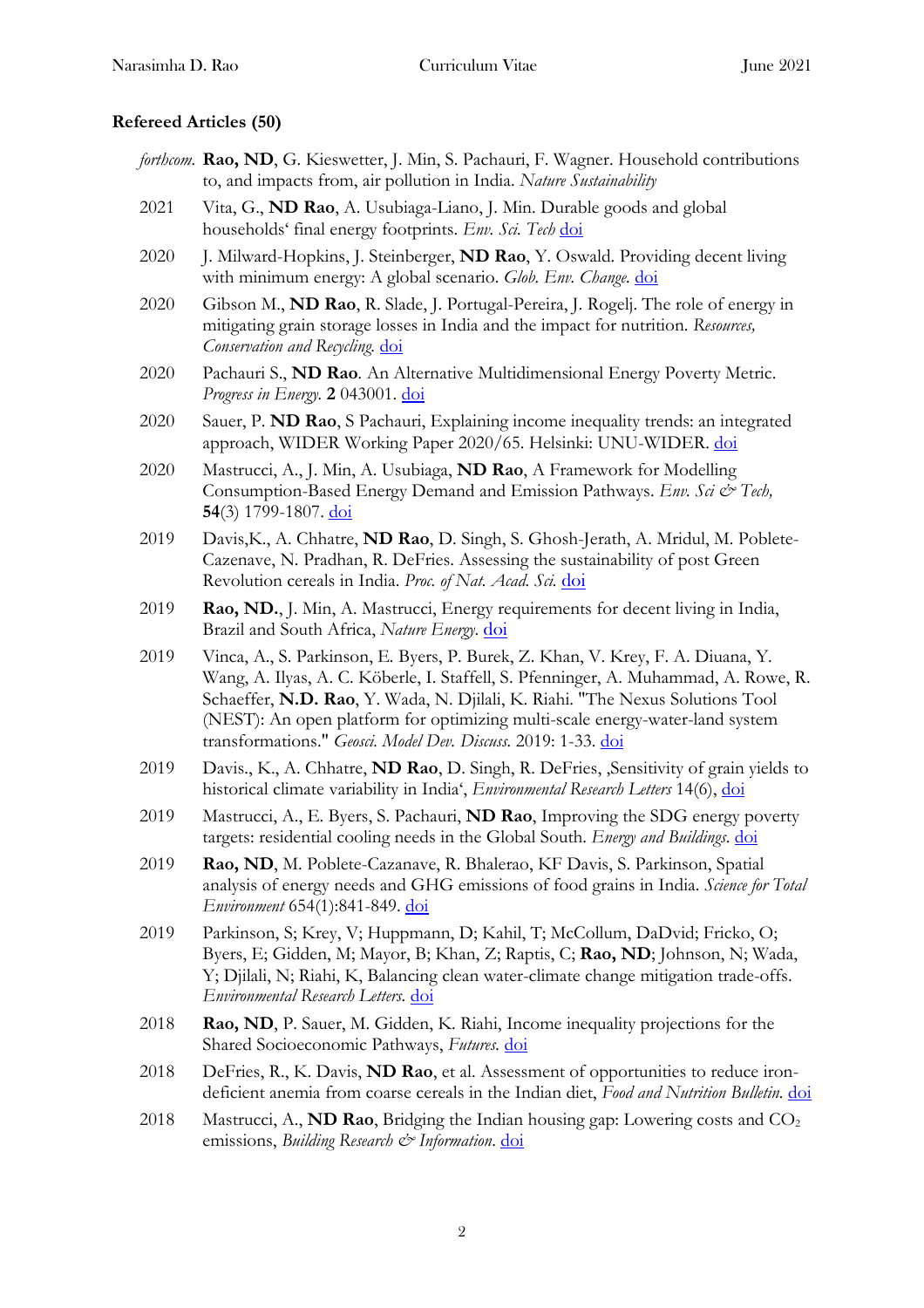- 2018 McCollum, D, W Zhou, C Bertram, HS de Boer, V Bosetti, S Busch, J Despres, L Drouet, J Emmerling, M Fay, O Fricko, S Fujimori, M Gidden, M Harmsen, D Huppmann, G Iyer, V Krey, E Kriegler, C Nicolas8, S Pachauri, S Parkinson, M Poblete-Cazenave, P Rafaj, **ND Rao**, J Rozenberg, A Schmitz, W Schoepp, D van Vuuren, K Riahi. Energy investment needs for fulfilling the Paris Agreement and achieving the Sustainable Development Goals. *Nature Energy.* [doi](https://doi.org/10.1038/s41560-018-0179-z)
- 2018 Dubash, N; R. Khosla; **ND Rao**; A. Bhardwaj. India's energy and emissions future: An interpretive analysis of model scenarios, *Environment Research Letters* 13(7) 074018. [doi](https://doi.org/10.1088/1748-9326/aacc74)
- 2018 Pachauri, S., **ND Rao**, C. Cameron, Outlook for modern cooking energy access in Central America, *PLOS One.* [doi](https://doi.org/10.1371/journal.pone.0197974)
- 2018 Grübler, A, C Wilson, N Bento, B Boza-Kiss, V Krey,D McCollum, **ND. Rao**, K Riahi, J Rogelj, S De Stercke, J Cullen, S Frank, O Fricko, F Guo, M Gidden, P Havlík, D Huppmann, G Kiesewetter, P Rafaj, W Schoepp, H Valin. A Low Energy Sustainable Development Scenario for 1.5°C target without Negative Emission Technologies. *Nature Energy.* [doi](https://doi.org/10.1038/s41560-018-0172-6)
- 2018 Byers, E., M. Gidden, P. Burek, K. Ebi, P. Greve, P. Havlik, A. Hillers, N. Johnson, T. Kahil, V. Krey, S. Langan, D. Leclère, N. Nakicenovic, R. Novak, M. Obersteiner, S. Pachauri, A. Palazzo, S. Parkinson, **ND Rao**, J. Rogelj, Y. Satoh, Y. Wada, B. Willaarts, K. Riahi, Global exposure and vulnerability to multi-sector development and climate change hotspots. *Environmental Research Letters* 13 055012. [doi](https://doi.org/10.1088/1748-9326/aabf45)
- 2018 Creutzig, F, J. Roy, WF Lamb, IML Azevedo, WB de Bruin, H Dalkmann, OY Edelenbosch, FW Geels, A Grübler, C Hepburn, E Hertwich, R Khosla, L Mattauch, JC Minx, A Ramakrishnan, **ND Rao**, J Steinberger, M Tavoni, D Ürge-Vorsatz, EU Weber. Towards demand-side solutions for mitigating climate change. *Nature Climate Change* 8(4):268-271. [doi](https://doi.org/10.1038/s41558-018-0121-1)
- 2018 **Rao, ND.**, J. Min, R. DeFries, SH Ghosh, H. Valin, J. Fanzo. Healthy, affordable and climate-friendly diets in India. *Global Environmental Change*, 49: 154-165. [doi](https://doi.org/10.1016/j.gloenvcha.2018.02.013)
- 2018 **Rao, ND**, J. Min. Less global inequality can improve climate outcomes. *WIREs Climate Change.* 10.1002/wcc.513 [doi](https://doi.org/10.1002/wcc.513)
- 2018 **Rao, ND**, J. Min. Decent living standards: material requirements for basic human wellbeing. *Social Indicators Research*, 1-20. [doi](http://10.0.3.239/s11205-017-1650-0)
- 2017 **Rao, ND**, B.V Ruijven, K. Riahi, V. Bosetti. Improving poverty and inequality modeling in climate research. *Nature Climate Change*. 7(12), 857-862. [doi](https://www.nature.com/articles/s41558-017-0004-x)
- 2017 Min, J., **ND Rao**. Estimating uncertainty in household energy footprints, *J. of Industrial Ecology*. [doi](http://onlinelibrary.wiley.com/doi/10.1111/jiec.12670/full)
- 2017 Mastrucci A & **Rao ND**. Decent housing in the developing world: Reducing lifecycle energy requirements. *Energy and Buildings* 152, 629-642. [doi](https://10.0.3.248/j.enbuild.2017.07.072)
- 2017 Longe, OM., **ND Rao**, F. Omowole, AS Oluwalami, OT Oni. A case study of offgrid microgrid for universal electricity access in the eastern Cape of South Africa *International Journal of Energy Engineering*. 7(2): 55-63. [doi](http://10.0.23.35/j.ijee.20170702.03)
- 2017 **Rao, ND**, K. Ummel. White goods for white people? Drivers of electric appliance growth in emerging economies. *Energy Research and Social Science* 27*.* [doi](http://dx.doi.org/10.1016/j.erss.2017.03.005)
- 2017Steckel J., **ND Rao**, M. Jakob, Infrastructure access: global trends and drivers, *Utilities Policy* 45,109-117. [doi](http://dx.doi.org/10.1016/j.jup.2017.03.001)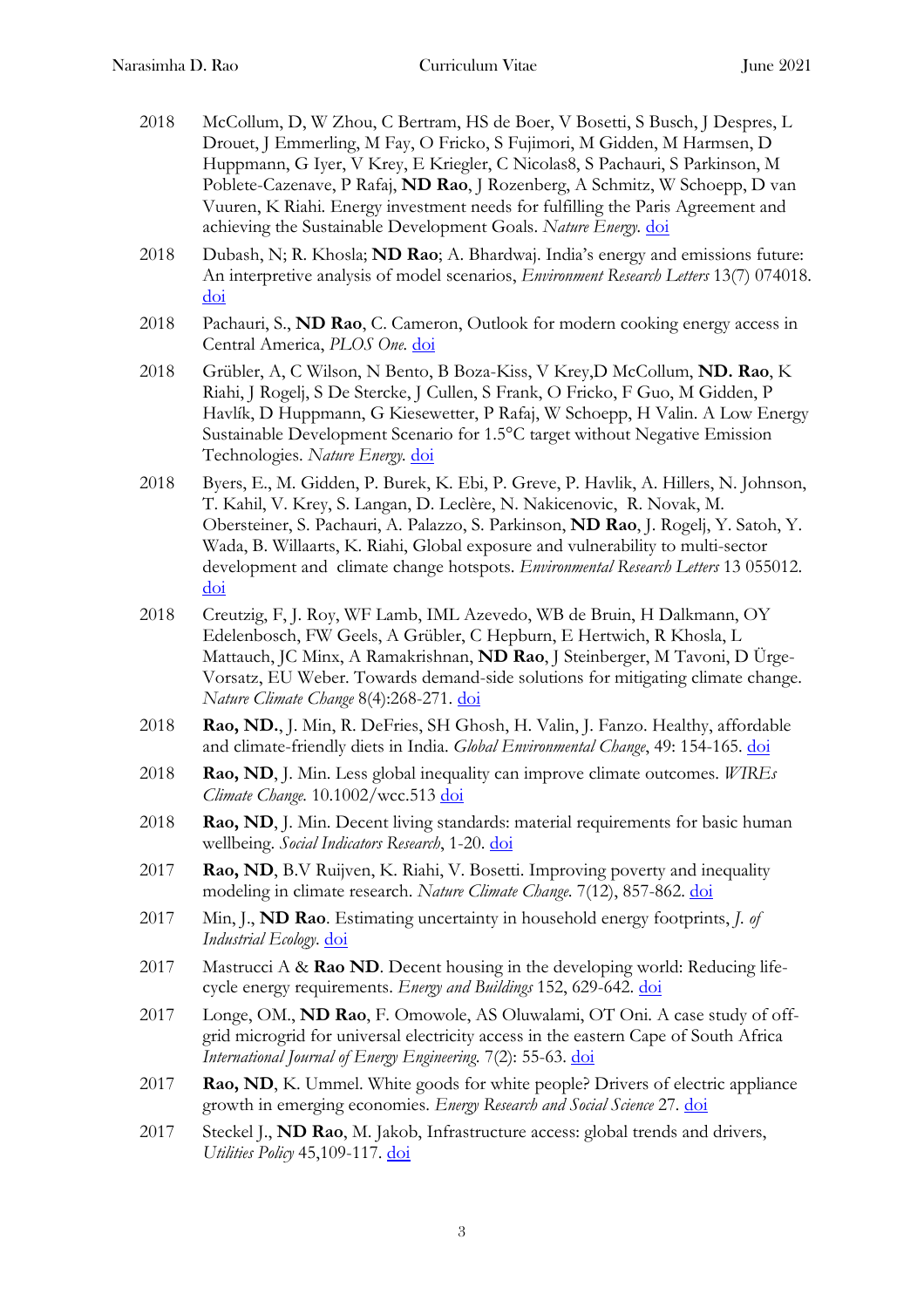- 2017 **Rao, ND**, S. Pachauri. Energy access and living standards: Some observations on recent trends. *Environmental Research Letters*, 12 (2), 025011. [doi.](https://doi.org/10.1088/1748-9326/aa5b0d)
- 2016 Parkinson S, Johnson N, **Rao ND**, Jones B, van Vliet M, Fricko O, Djilali N, Riahi K, et al. Climate and human development impacts on municipal water demand: A spatially-explicit global modeling framework. *Environmental Modelling & Software*, 85. pp. 266-278. [doi](http://dx.doi.org/10.1016/j.envsoft.2016.08.002)
- 2016 Fuss S., C. Chen, M. Jakob, A. Marxen, **ND Rao**, O. Edenhofer, Could resource rents finance universal access to infrastructure? A first exploration of needs and rents. *Environment and Development Economics* (21)6, 691-712. [doi](https://doi.org/10.1017/S1355770X16000139)
- 2016 Jakob, M., C. Chen, S. Fuss, A. Marxen, **ND Rao**, O. Edenhofer, Carbon Pricing Revenues Could Close Infrastructure Access Gaps, *World Development*. [doi](http://dx.doi.org/10.1016/j.worlddev.2016.03.001)
- 2016 Cameron, C., S. Pachauri, **ND Rao**, D. Mccollum, J. Rogelj, K. Riahi, Policy tradeoffs between climate mitigation and clean cook-stove access in South Asia. *Nature Energy.* Volume 1. [doi](http://10.0.4.14/nenergy.2015.10)
- 2016 Groh, S., S. Pachauri, **ND Rao.** What are we measuring? An empirical analysis of household electricity access metrics in rural Bangladesh. *Energy for Sustainable Development,* (30) 21:31. [doi](http://10.0.3.248/j.esd.2015.10.007)
- 2015 Lamb, W., **ND Rao**. Human development in a climate constrained world: what the past says about the future, *Global Environmental Change,* 33, 14-22 *.*[doi](http://dx.doi.org/10.1016/j.gloenvcha.2015.03.010)
- 2014 **Rao, ND**, K. Riahi, A. Grubler. Climate Impacts of Poverty Eradication, *Nature Climate Change 4, 749–751* [doi](http://dx.doi.org/10.1038/nclimate2340)
- 2014 Mainali, B., S. Pachauri, **ND Rao**, S. Silveira. Assessing rural energy sustainability in developing countries. accepted to *Energy for Sustainable Development,* (19) 15:28. [doi](http://dx.doi.org/10.1016/j.esd.2014.01.008)
- 2013 **Rao, ND**. Distributional impacts of climate change mitigation in Indian Electricity: the influence of governance. *Energy Policy*, (61) 1344:1356. [doi](http://dx.doi.org/10.1016/j.enpol.2013.05.103)
- 2013 **Rao, ND**. Does (better) electricity supply boost household enterprise income in India? *Energy Policy*, (57) 532:541. [doi](http://dx.doi.org/10.1016/j.enpol.2013.02.025)
- 2013 **Rao, ND**. International and intranational equity in burden-sharing agreements for climate change mitigation. *International Environmental Agreements: Politics, Law and Diplomacy*, 14(2) 129:146. **[doi](http://dx.doi.org/10.1007/s10784-013-9212-7)**
- 2013 Pachauri, S., **ND. Rao**. Gender impacts and determinants of energy poverty: are we asking the right questions? *Current Opinions on Environmental Sustainability*, 5(2):205- 215. [doi](http://dx.doi.org/10.1016/j.cosust.2013.04.006)
- 2012 **Rao, ND.** Kerosene subsidies: when energy policy fails as social policy. *Energy for Sustainable Development*, 16 (1) 35-43. [doi](http://dx.doi.org/10.1016/j.esd.2011.12.007)
- 2012 **Rao, ND.**, P. Baer, Decent living emissions: a conceptual framework. *Sustainability* 4  $(4)$ , 656-681. [doi](http://dx.doi.org/10.3390/su4040656)
- 2009 Khanna, M, **ND Rao**. Electricity supply and demand in developing countries. *Annual Review of Resource Economics* (1), 567-595. [doi](http://dx.doi.org/10.1146/annurev.resource.050708.144230)
- 2008 Dubash, NK, **ND Rao**. Regulatory practice and politics: Lessons from independent regulation in Indian electricity. *Utilities Policy* (16), 321-331. [doi](http://dx.doi.org/10.1016/j.jup.2007.11.008)
- 2000 **Rao, ND**, R. Tabors, Transmission markets: stretching the rules for fun and profit. *Electricity Journal*, 13(5), 20-29. [doi](http://dx.doi.org/10.1016/S1040-6190(00)00119-6)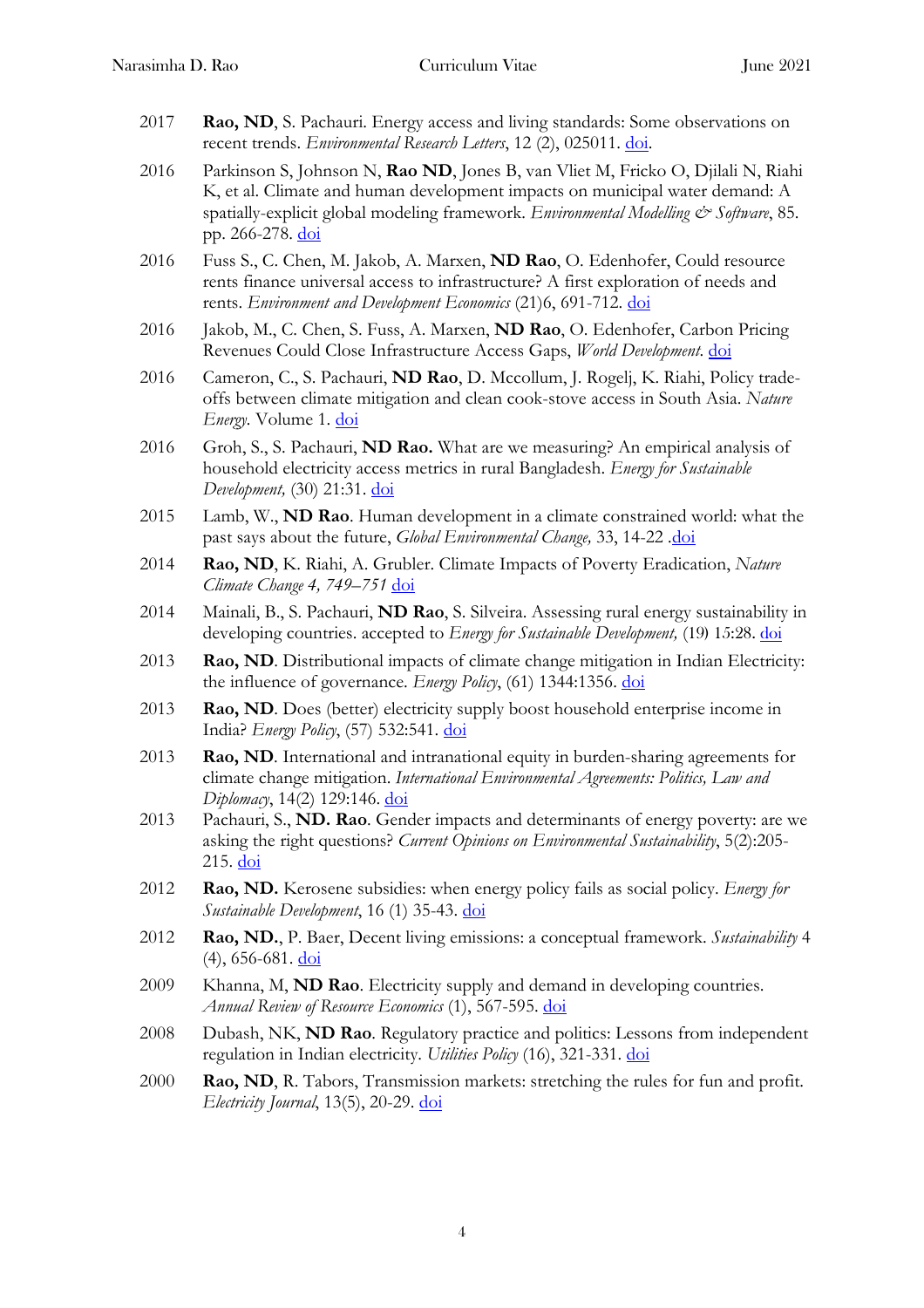# **Policy Reports**

- 2019 Nakicenovic, N., C. Wilson, O. Gaffney, D. Messner, **ND Rao**, B. Colglazier, Ch 5: Transformations towards zero-carbon development pathways. The Emissions Gap Report, United Nationals Environmental Program (UNEP)
- 2016 **ND Rao**, A. Agarwal, D. Wood. The effects of small scale electricity systems on rural communities in South Asia. World Resources Institute, Washington D.C.
- 2015 **ND Rao**, D. McCollum, NK Dubash, R.Khosla. Development and climate policy synergies: insights from global modeling studies, Policy brief, Center for Policy Research, Climate Initiative, New Delhi.
- 2015 Dubash, NK, R.Khosla, **ND Rao**, R.Sharma. Informing India's energy and climate debate: policy lessons from modelling studies. Center for Policy Research, Climate Initiative, New Delhi.
- 2012 Pachauri, S., **ND Rao**, Y. Nagai and K. Riahi. Access to modern energy: assessment and outlook for developing and emerging regions. IIASA, Laxenburg, Austria
- 2009 **Rao ND**., G. Sant, S.C. Rajan. An overview of Indian energy trends: low carbon growth and development challenges. Prayas Energy Group
- 2005 **Rao**, **ND**. Capacity planning in Maharashtra using integrated resource planning (IRP) principles. Greenpeace India
- 2004 **Rao, ND**, S. Gupta. Regulatory framework for infrastructure. India Resident Mission Policy Brief No. 8, Asian Development Bank

# **Books**

2007 Dubash, NK, **ND Rao**. The practice and politics of regulation: regulatory governance in Indian electricity, Macmillan, New Delhi, India.

# **Book Chapters**

- 2011 **Rao, ND**. Climate change and equity: different metrics and views. In *A Handbook on Climate Change and India*, Oxford University Press, New Delhi, India.
- 2011 **Rao, ND**. Carbon tax vs. cap and trade; Developing countries: India. In *Encyclopedia of Climate and Weather*, Oxford University Press, New York, USA
- 2006 **Rao, ND**. Power sector development. In *Karnataka Development Report 2007*, Planning Commission of India, New Delhi, India

# **Book Reviews**

- 2014 Electrifying India: Political economy of regional development, by Sunila S. Kale, *Journal of Development Studies,* 50(10), 1464-1465
- 2006 Privatization in India, by TT Ram Mohan, *The Book Review*, 30(4), 23-24
- 2004 Governing Power, by SL Rao, *Journal of Social and Economic Development*, 6 (1), 137-139.

# **Media/Features**

- 2021 Energy Flux News, Net zero effort: We need to talk about the urgent need for behavioral change. [link](https://www.energyflux.news/p/net-zero-effort-we-need-to-talk-about)
- 2021 Video blog (in production) on Sustainable Consumption, Amasia Venture Capital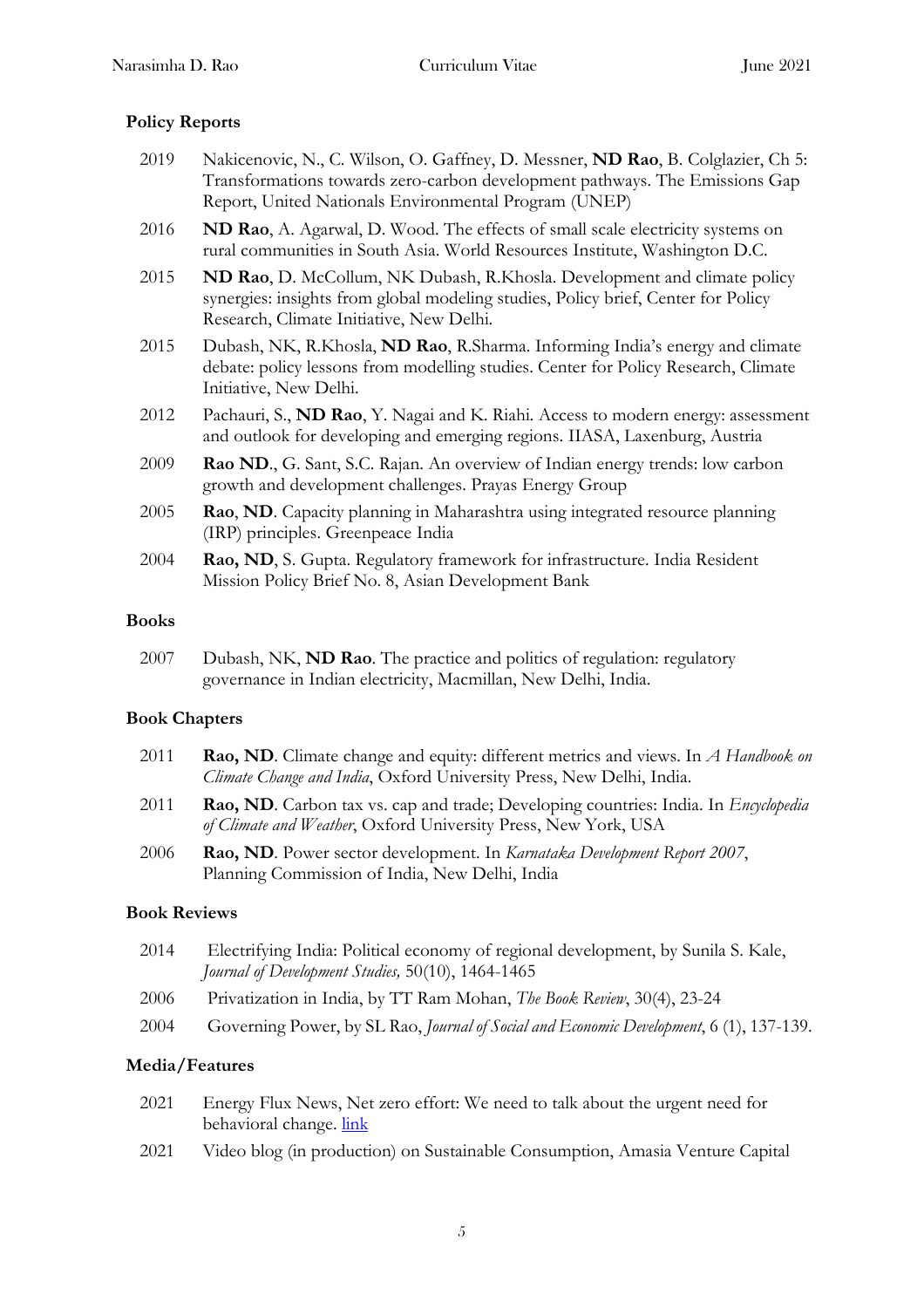- 2020 Silicon Valley Technology, Art, Green and Sustainability (SVTAGs), TV Show, Climate and UN/75 Years, Nov 9, Nov 16, 2020.
- 2020 Public webinar on 'Decent Living and Climate Change', Bangalore International Center, <https://youtu.be/K7LO9dVYErE>
- 2020 Moonshot Catalog, Green Revolution 2.0, [link](https://medium.com/the-moonshot-catalog/green-revolution-2-0-60d139be9320)
- 2019 Horizon, the EU Research & Innovation Magazine, Why providing the necessary energy to end poverty need not cost the earth, [link](https://horizon-magazine.eu/article/why-providing-necessary-energy-end-poverty-need-not-cost-earth.html)
- 2019 SciDevNet, Developing countries need access to cool living spaces, [link](https://www.scidev.net/asia-pacific/energy/news/developing-countries-need-access-to-cool-living-spaces.html?__cf_chl_jschl_tk__=e80a9c9b03ba2d6ffa4aebaeba5d08dea7f74c46-1585231436-0-AT-_rZEk6yjao1KY0YwyE4nRPVnS6SdLI_t4QvLqlXf4Plusmg42J-8VoSgWKmTGJxYFeFiaDMSUo2jlUE4iFak0AfT3EWPUgdFVyCnkzHM0M7zmGGm4XsDU6L7Fw2AZc_xGtbbwZmcj5i_SJeF6wELE_XmMZdjM3mvnrBZ5tUf93WZJLqEcVDLBAZxU8oFuXGpo7_xZ6PW3dsGFWQexGLmp5jFnVR99Nt_dZDxtR6nA4ABwcnNrYR2Cf8FAs_KuNxX2FmIRpl4YtksfDnbt84kFfHDU5gW8iT3ucFqW7ScACzntdSz1bWe2FbDVn3QauWxEvrbeAHixpvjUjjIT4W-AUWX2v0BxOG6uVZuzK3R3QUys1-ZnFJ5bwNQRkNrNEw)
- 2019 Climate Change Visionary feature, *New York Times*, Nov 7, 2019, [link](https://www.nytimes.com/2019/11/07/climate/narasimha-rao-climate-change.html)

### **Op-Eds**

- 2013 **Rao, ND**, N. Sreekumar. Not fully empowered, yet. *Hindu Business Line*, Jul 31. [link](http://www.thehindubusinessline.com/opinion/not-fully-empowered-yet/article4974395.ece)
- 2010 **Rao, ND**. India and climate change: if actions could speak louder than words. Center for the Advanced Study of India. University of Pennsylvania. [link](http://casi.sas.upenn.edu/iit/rao)
- 2009 **Rao ND**, G. Sant, S.C. Rajan. Climate change: an equity question. *Frontline*, 26 (25) Dec 05-18. [link](http://www.frontline.in/static/html/fl2625/stories/20091218262503700.htm)
- 2007 Dubash, NK., **ND. Rao**. From technocracy to democracy? *The Hindu*. Aug 3. [link](http://www.thehindu.com/todays-paper/tp-opinion/from-technocracy-to-democracy/article1884636.ece)
- 2004 **Rao, ND**. Consumer involvement a must. *The Hindu.* Apr 26. [link](http://www.hindu.com/biz/2004/04/26/stories/2004042600471600.htm)
- 2003 **Rao, ND**. Balancing economic efficiency and equity. *The Hindu.* Jul 21. [link](http://www.hindu.com/biz/2003/07/21/stories/2003072100060200.htm)

### **REVIEWER ACTIVITIES**

Journals: *Cities and Health, Climate Policy*, *Climatic Change, Climate and Development, Ecological Economics, Energy Economics*, *Energy Policy, Energy for Sustainable Development*, *Energy Research and Social Sciences, Environmental Values, Current Opinions on Environmental Sustainability*, *Environment and Development Economics, Environmental Research Letters, Global Environmental Change, International Environmental Agreements, J. of Industrial Ecology, Nature, Nature Climate Change, Nature Communications, Nature Energy, Nature Food, Nature Sustainability, One Earth, Proceedings National Academy of Sciences, Policy Sciences, Regional Environmental Change*, *Renewable Energy*, *Scientific Data, Sustainability, World Development.*

### **AWARDS AND HONORS**

- 2021 Student Mentoring/Advising Award, Yale School of the Environment
- 2019 Best Emerging Regions article, *Environmental Research Letters*
- 2014 European Research Council (ERC) Starting Grant Recipient, *DecentLivingEnergy*.
- 2011 Amulya KN Reddy Prize, Best Paper, *Energy for Sustainable Development*.
- 2010 Centennial Teaching Assistant Award, Stanford University.
- 1996 Alfred Keil Fellowship for the Wiser Uses of Science and Technology, Massachusetts Institute of Technology.

#### **GRANTS**

2015-18 European Research Council Starting Grant, Decent Living Energy: energy and emissions thresholds for providing decent living standards to all. €869,000.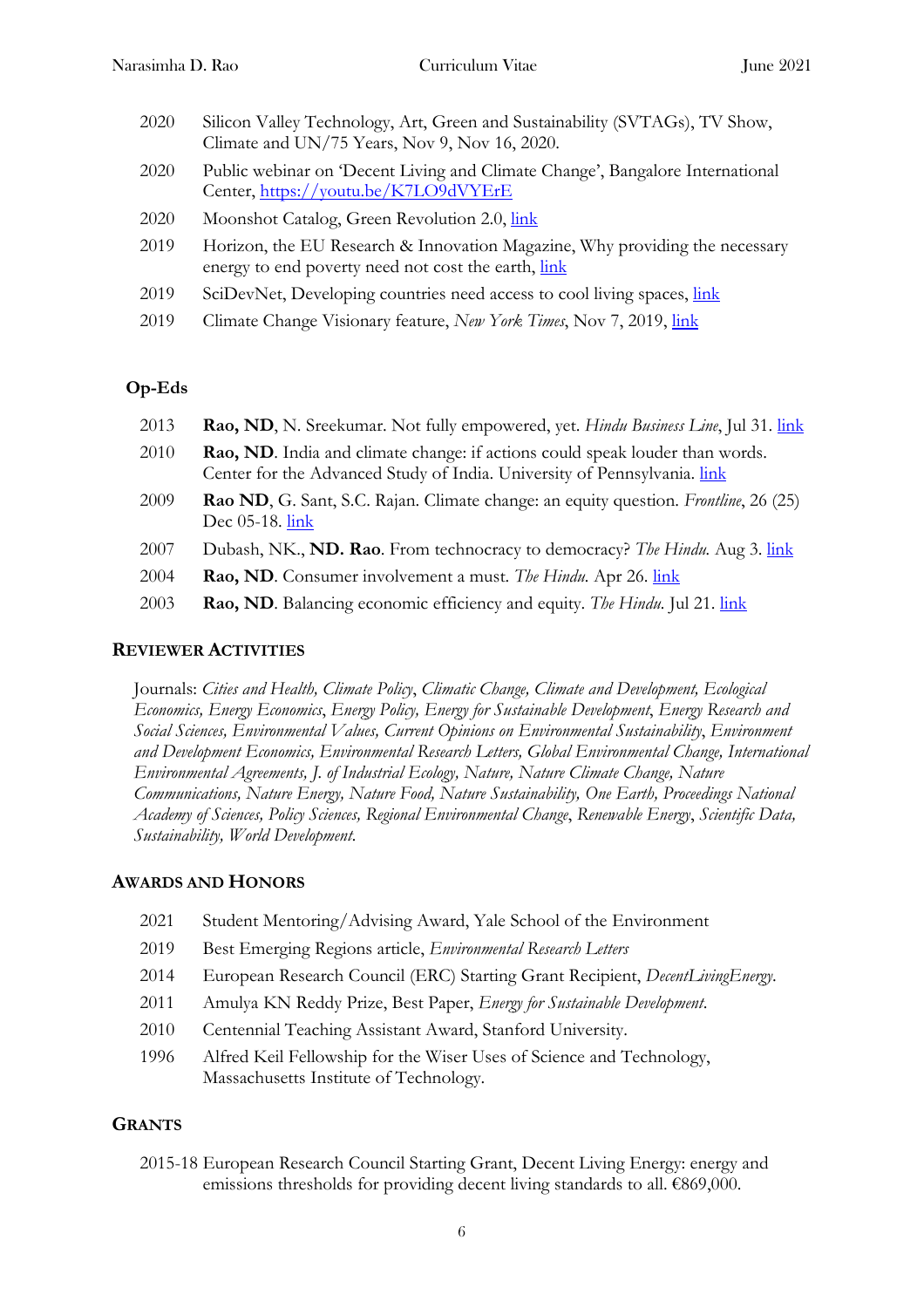- 2012-14 Co-Principal Investigator. Aspen Network of Development Entrepreneurs (ANDE), Spillover benefits of rural energy enterprises in India. \$120,000.
- 2007-10 Philip and Jennifer Arnold Satre Doctoral Fellowship, Stanford University.
- 2006 Co-Principal Investigator. UK Foreign and Commonwealth Office. An assessment of accountability and good governance in the electricity sector. UK 36,611.

# **POLICY ENGAGEMENT**

- 2021 Testified at the **[Hearing](https://science.house.gov/hearings/climate-and-energy-science-research-at-the-department-of-energy)** on Climate and Energy Science Research at the Department of Energy, Subcommittee on Energy (US House of Representatives Committee on Science, Space and Technology) on integrated social science into climate modeling, May 4, 2021. Provided inputs to Staffers for Senators Markey (MA) and Bowman (NY) for drafting Bills.
- 2019 Panel speaker, Climate Change and Social Unrest, World Bank, at the Climate Negotiations (COP25), Madrid.
- 2019 Panel speaker, Lancet Countdown US Brief, Russell Senate Bldg, Washington DC
- 2018 Presenter and participant, Roundtable on Reimaging PDS: from food to nutrition security, Indian School of Business, Hyderabad, India, February 2018
- 2017 Presenter, policy forum on Decent Living Energy in India: at Center for Policy Research, New Delhi, India, January 2017
- 2015 Co-organizer, policy forum on Indian climate policy with Center for Policy Research, New Delhi, April.
- 2013 Participant in the panel discussions at the High Level Meeting on Energy and the post-2015 Development Agenda. Oslo, Norway. April 9.
- 2012 Panel member, Session on future directions. Equity and Climate Change Workshop, Belgium-Sweden Governments, Brussels, November.
- 2009 Briefed US Senate Staff and stakeholders on Indian energy and climate policy.
- 2005 Provided written testimony on behalf of the Government of India in an International Arbitration involving a Power Purchase Agreement.
- 2004-6 Organized and facilitated workshops between government agencies, civil society and academics on the Electricity Act 2003, and the Greater Bangalore Water and Sanitation Project (GBWASP) in India

# **SELECT SCIENTIFIC CONFERENCES/TALKS**

- 2021 Faculty talk, Decent living gaps and energy needs around the world, Yale Climate Day, May 11
- 2021 Panel on Sustainable Energy Access, Our Energy Future, Dartmouth College, May 4
- 2021 Panel on Global Green New Deal, U. of Pennsylvania, May 3
- 2021 Panel on Food, Energy and Sustainability, New Horizons Conference, Yale, Apr 29
- 2021 Panel on Environmental Justice, Impact 2 Conference, Yale Alumni Association
- 2020 Presenter, Recasting Energy Demand in terms of Wellbeing. IIASA-RITE Expert Dialogue on Energy Demand changes Induced by Technological and Social Innovations (EDITS), December 8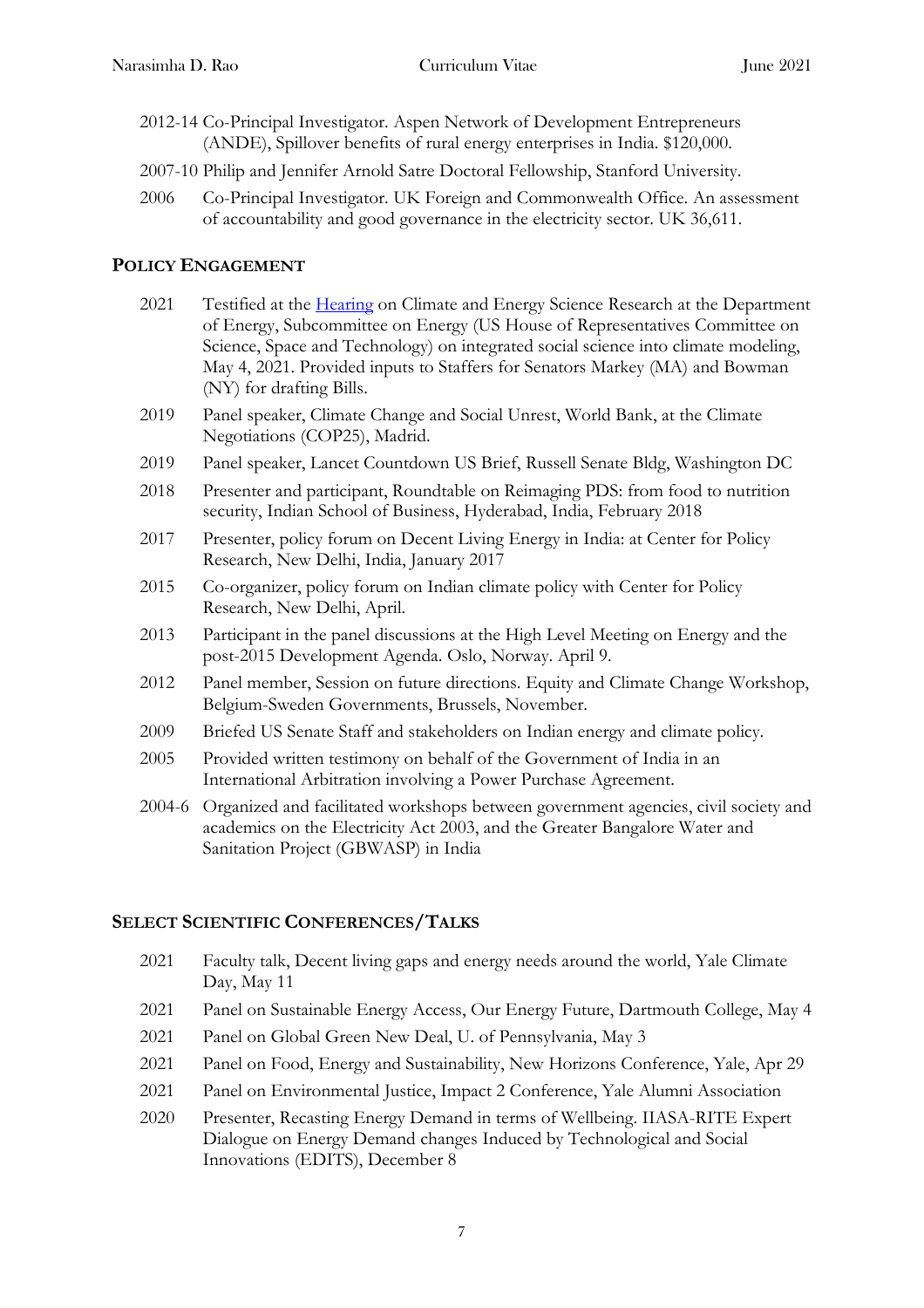- 2020 Presenter, Climate policy in the context of Equity and Justice, Climate Change in a world of Tradeoffs and Synergies, Stanford Energy Modeling Forum, Snowmass, Nov 11
- 2020 Presenter, A Demand-side Energy Transformation,Climate Ambition and Justice. UC Davis, Energy Graduate Seminar Series, October 16
- 2020 Presenter, 'Climate challenges and equitable development' Energy and Environment Sustainability Network (EESN), Massachusetts Institute of Technology Alumni Association, June 23, Webinar
- 2020 Panelist, 'Super pollutants: the Pathway Matters' at ClimateWorks conference on 2050 Today, June 11 (online)
- 2019 Presenter, Towards Improved Understanding, Concepts, Policies and Models of Energy Demand, IIASA-RITE international workshop, November
- 2019 Presented a paper on 'Incorporating poverty thresholds in Integrated Assessment Models (IAMs)', Workshop on Integrating Impacts, Mitigation and Inequality, Potsdam, Germany.
- 2019 Lecture on 'Inequality and climate change', Summer school, CIRED, Paris, France
- 2019 Seminar on 'Energy inequality', École polytechnique fédérale de Lausanne' (EPFL), Lausanne, Switzerland, June
- 2019 Presented a paper on 'Energy for ending poverty', International Energy Workshop, Paris, June
- 2019 Speaker, 'Basic minimum and growth inequality', Workshop on Climate Policy and Sustainable Growth, Princeton Univ, May
- 2019 Chair, Inequality session, Scenario Sessions Forum, Denver, CO, March
- 2018 Keynote Speaker, Decent Living emissions pathways: Using Input-Output to quantify human well-being', International Input-Output Association (IIOA), June 26, Juis de Fora, Brazil
- 2018 Panelist, Can interdisciplinarity push disruptive junctures beyond business-as-usual reassembly, Political Ecology Network (POLLEN), June 22, Oslo, Norway.
- 2018 Speaker, Decent Living Standards for All: Energy needs and climate impacts, Gordon Society Conference (GRC) On Industrial Ecology, May 20, Les Diablerets, Switzerland
- 2017 Speaker, Decent housing energy requirements using lifecycle analysis, Sino-Europa Resources Forum, Exploring linkages of Sustainability Challenges, U. of Denmark
- 2017 Co-author, Applying LCA to estimate development energy needs: The cases of India and Brazil, Lifecycle Management (LCM) Conference, Luxembourg.
- 2017 Co-author, Explaining income inequality: an integrated approach, Society for the study of Economic Inequality (ECINEQ) conference, New York City.
- 2017 Panel presenter, Climate mitigation and development, ATREE@20, Ashoka Trust for Ecology and Environment 20<sup>th</sup> year anniversary, Bangalore, India.
- 2017 Panel speaker, How much energy do we need? Girish Santh Memorial, Pune, India.
- 2016 Panel speaker, The Great Debate, 'Is global economic growth compatible with a habitable climate', European Geophysics Union, Vienna, Austria.
- 2015 Panel speaker, Inequality and climate change, European Alpbach Forum, Austria.
- 2015 Keynote speaker, Visions of development, Our Common Future under Climate Change, Paris, France.